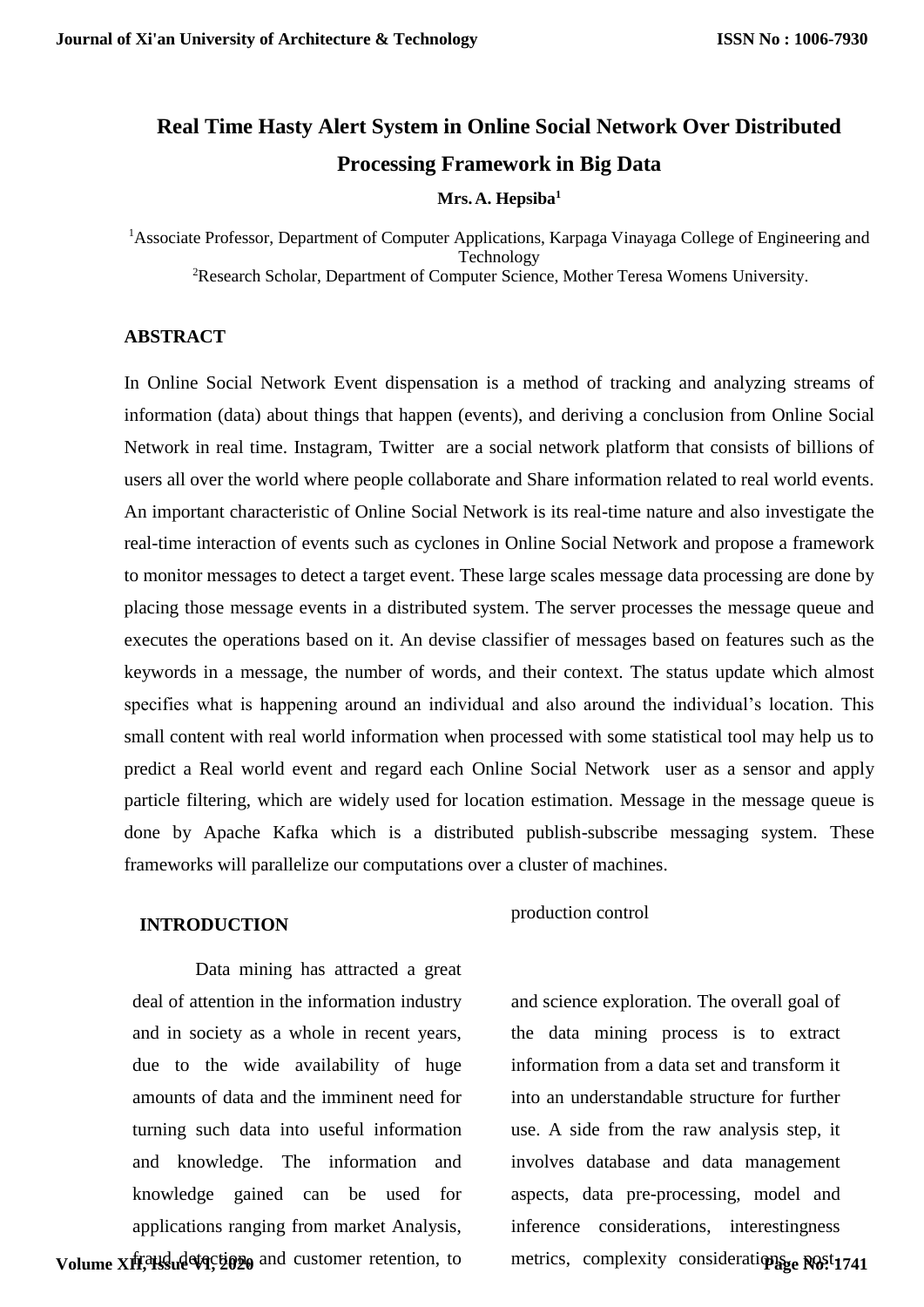processing of discovered structures, [visualization,](http://en.wikipedia.org/wiki/Data_visualization) and online [updating.](http://en.wikipedia.org/wiki/Online_algorithm)

The main objective of the application is help people to pass message during natural disaster time using messages. People trapped in some location needs help by using our app they can easily pass the message to their friends in their account list. Suppose a friend is living in foreign nation and is native is India while India having a extreme whether condition like storm or earthquake or tsunami like that. The foreign friend may worried about his family and friends and other people. To establish a message medium we use messages so that people living in India can message saying "Heavy Strom but Staying Safe. Thank for all praying". This message will reflected to their friend timeline so each and everyone can be calm and relax without worrying. To handle tremendous message and a fraction of second we need to place the system in a clustering manner i.e distributed framework approach. By doing this we can easily load the balance of message both at uptime and average time. To fulfill this we use kafka a pub-sub message process .all those messageed messages are published and subscribed into kafka queue and process triggered. Storm pulls those message and store into DB. This wills parallelism the framework for clustering process.

In system crawl numerous messages related to target events and use a probabilistic model to extract events from those messages and estimate locations of event and finally developed an event notification or reporting system that extracts event from Online Social Network and sends a message to registered users. To obtain messages on the target event precisely and apply semantic analysis over a message to understand the concept of the posted messages. I also use this message information to forecast a particular event by applying statistical tools over the extracted data model.

Messages might include mention of the target event. If a message is referring to the target event, it might not be appropriate as an event report. For instance, a user makes messages such as the cyclone yesterday was scary. These messages are truly descriptions of the target event, but they are not real-time reports of the events. Therefore, it is necessary to clarify that a message is truly referring to an actual contemporaneous cyclone occurrence, which is denoted as a positive class. To classify a message as a positive class or a negative class and also use a support vector machine, which is a widely used machine-learning algorithm. By preparing positive and negative examples as a training set, and it can produce a model to classify messages automatically into positive and Negative categories.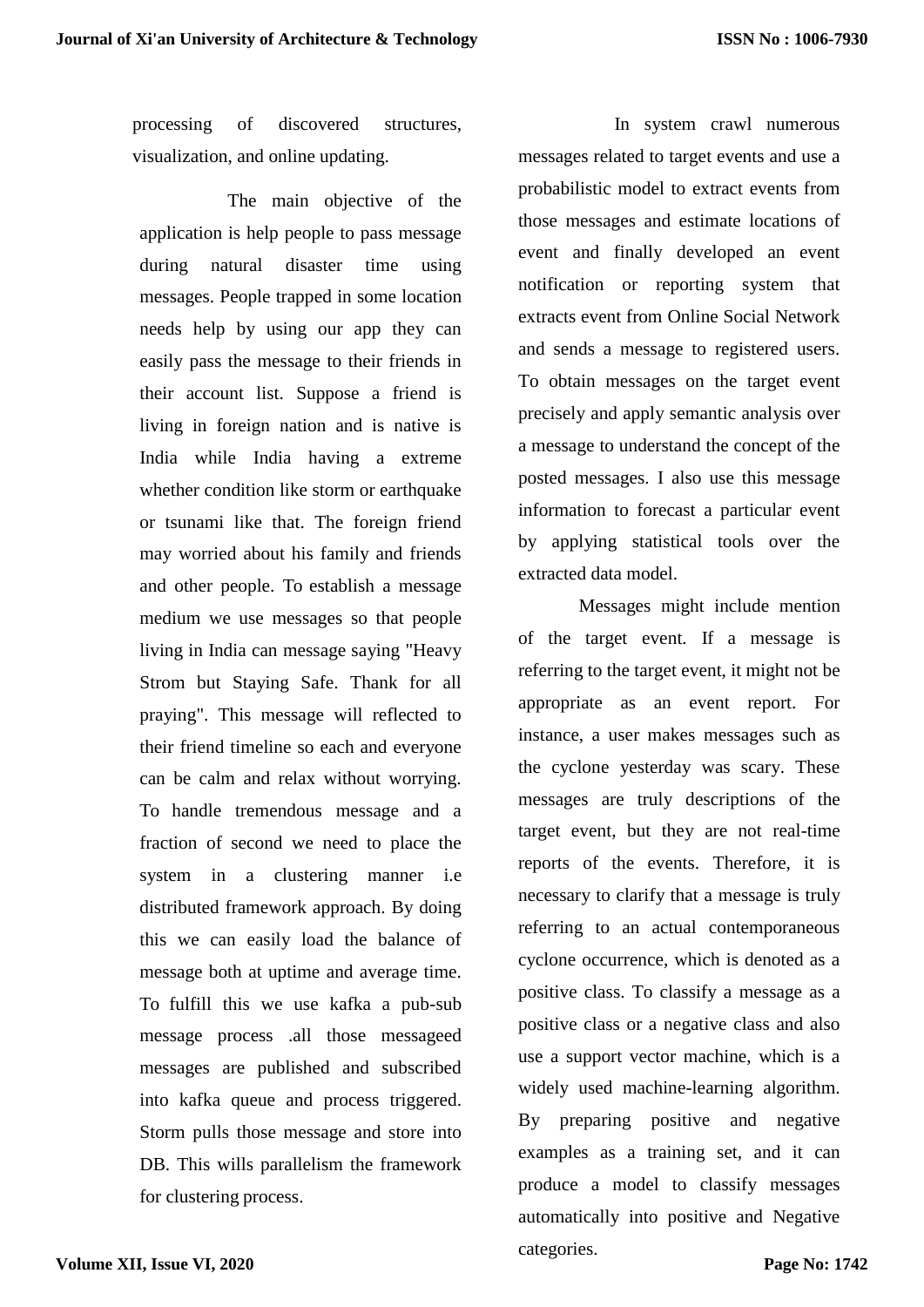There are three groups of features for each message as described below. Features a (statistical features): the number of words in a message message, and the position of the query Word within a message. Features B (keyword features): the words in a net.6. Features C (word context features): the words before and after the query word. It can search the message and classify it into a positive class if a user makes a message about a target event. The user functions as a sensor of the event. If she makes a message about a cyclone occurrence, then it can be considered, as a cyclone sensor returns a Positive value. A message can therefore be regarded as a sensor reading. This crucial assumption enables application of various methods related to sensory information. The motivations are the same for both cases; to detect a target event. Observation by sensors corresponds to an observation by Online Social Network users. They are converted into values using a classifier. The virtual sensors (or social sensors) have various characteristics of some sensors are activated (i.e., make messages) only by specific events, although others are activated by a wider range of events. The sensors are vastly numerous and there is more than 100 million "Online Social Network sensors" presented in the World Wide Web producing Message information around the clock.

### **SYSTEM ARCHITECTURE**

System architecture is the conceptual design that defines the structure **Volume XII, Issue VI, 2020** a system. An architecture description is a formal description of a system, organized in a way that supports reasoning about the structural properties of the system. It defines the system components or building blocks and provides a plan from which products can be procured, and systems developed, that will work together to implement the overall system. This may enable one to manage investment in a way that meets business needs. Here we explain methods using a weather reporting as a target event. First obt ain messages on the target event precisely and apply semantic analysis of a message.

The fundamental organization of a system embodied in its components their relationships to each other and the environment and the principle governing its design and evolution. The composite of the design architectures for products and their life cycle processes. A representation of a system in which there is a mapping of functionality on to hardware and software components, a mapping of the software architecture on to the hardware architecture and human interaction with these components.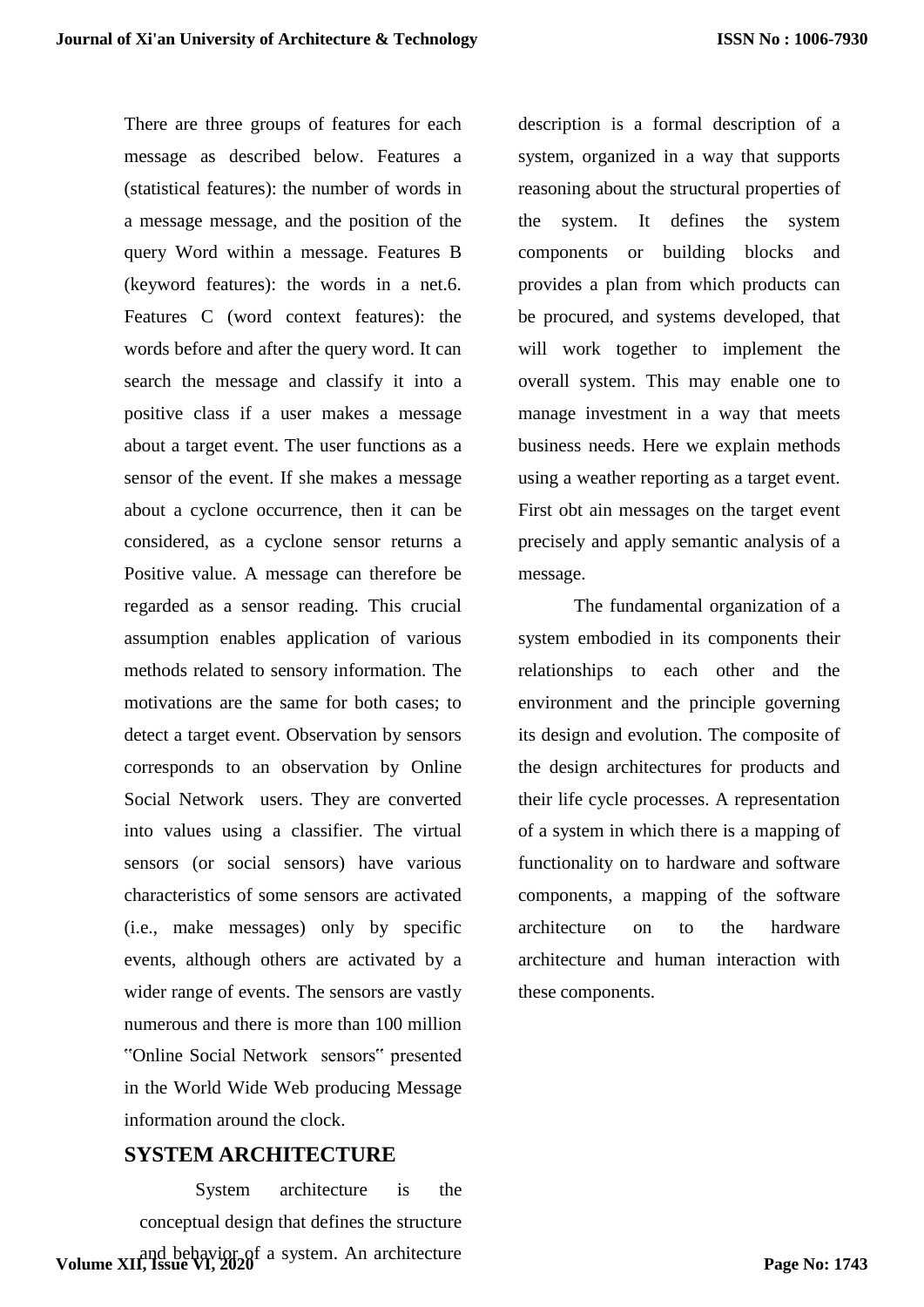



An allocated arrangement of physical elements which provides the design solution for a consumer product or life-cycle process intended to satisfy the requirements of the functional architecture and the requirements baseline. Architecture is the most important, pervasive, top-level, strategic inventions, decisions and their associated rationales about the overall structure (i.e., essential elements and their relationships) and associated characteristics and behavior and

proposes an event notification system that monitors messages and delivers notification promptly using knowledge from the investigation. In this work there are three steps: first, crawl numerous messages related to target events, second probabilistic models to extract events from those messages and estimate locations of events; finally, developed a weather reporting system that extracts information about weather from Online Social Network and sends a message users. The system architecture diagram will show how

the process may be done. At first, the user can post the message in the messageer and the message can be stored in the b database. Through b data base the analyst can analyze the message. Generally, analyst can crawl the message from the messageer the information presented in b database and classify the message using event based on semantics messages related to the target event. At first generally can crawl the message related to event when using the semantic can get the information not only the related event and also various information about the event. By having this information the analyzer can analyze the message about the target event and also the same event can be occur before or not. If the same event may be occur in before by having that information like where the event may be occur and also how it will occur can be analyzed by the analyzer. After analyze these the analyzer can easily identify the location of the event and forecast the message to the followers. The following figure shows the system architecture diagram. **Page No: 1744**

to registered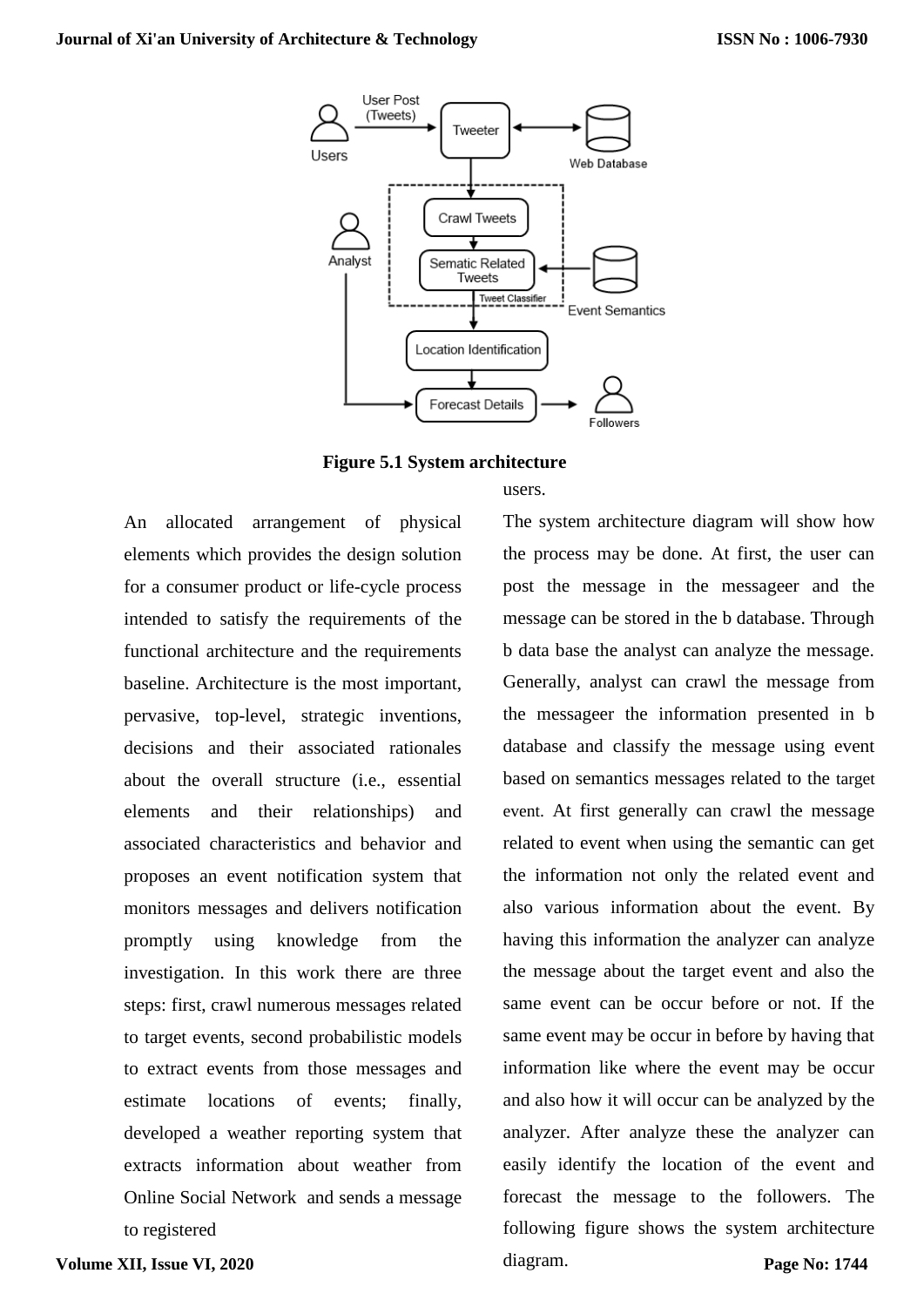Particle filters of three kinds perform well compared to other baseline methods. Particle filter with weighting works sampling is similar to that of the particle filter with weighting when  $Ns$   $\frac{1}{4}$ 100(Ns, number of samples) and sampling by mean value method. The data are shown for comparison of the weighted particle filter and the sampled particle filter with each sampling method in performance and time complexity. Mean values work better than other sampling methods do. The performance of the sampled particle filter with mean value has a positive correlation with Ns; it converges Ns

 $\frac{1}{4}$  300, which means that 5 percent of all sensors are sufficient for sampling.

cyclone that occurred is as shown in the figure3.8. Many messages originated from over a wide region. The estimated location of the cyclone (shown as estimation by weighed particle filter) is close to the actual weather report center, which shows the efficiency of the location estimation algorithm and compare results obtained using three particle filtering[51] methods with the weighted average and the median as a baseline. The weighted average simply takes the average of latitudes and longitude on all the positive messages; median simply takes their median.

cyclone that occurred is as shown in the figure3.8. Many messages originated from over a wide region. The estimated location of the cyclone (shown as estimation by weighed particle filter) is close to the actual weather report center, which shows the efficiency of the location estimation algorithm and compare results obtained using three particle filtering[51] methods with the weighted average and the median as a baseline. The weighted average simply takes the average of latitudes and longitude on all the positive messages; median simply takes their median.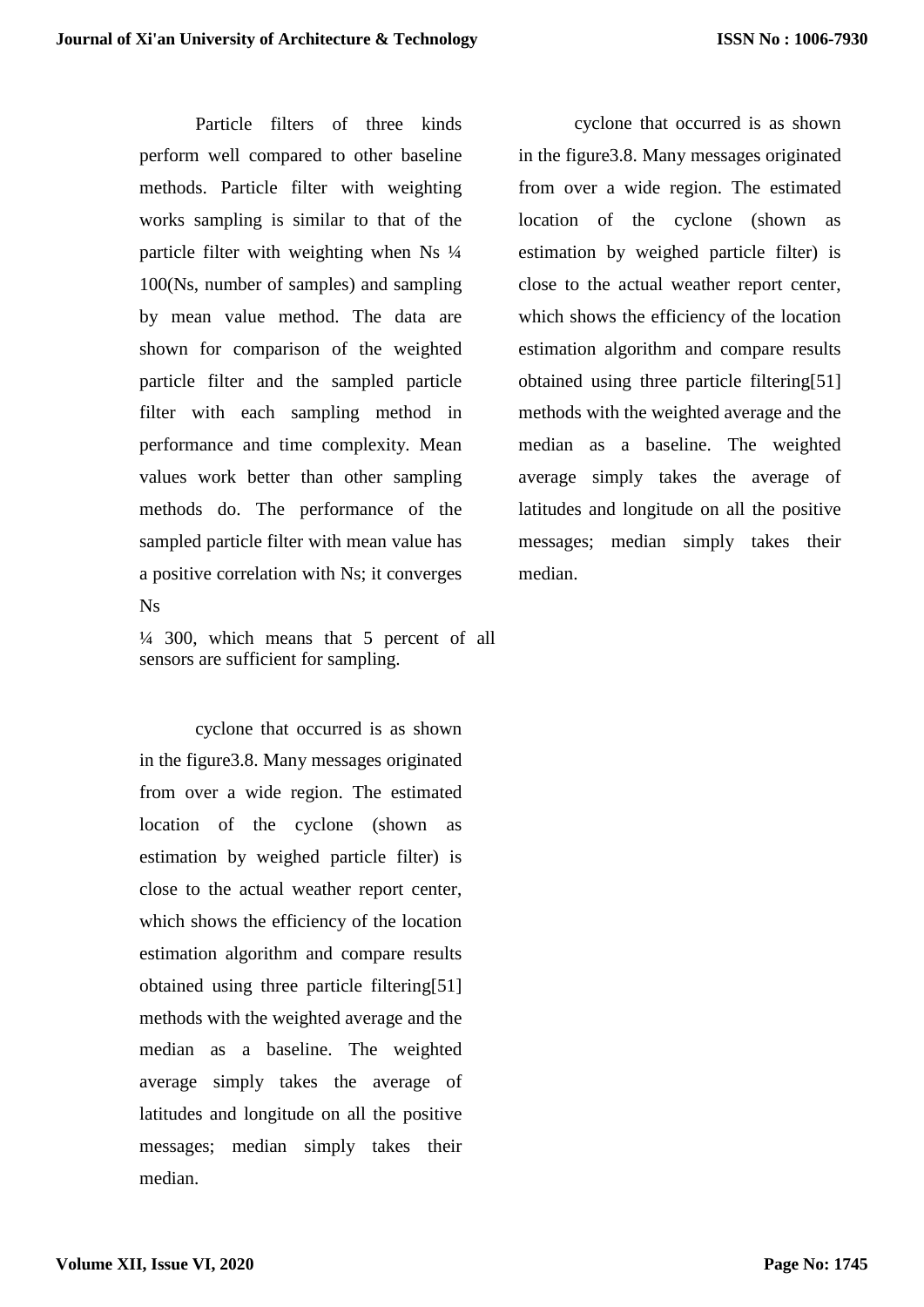## **EVALUATION OF SPATIAL ESTIMATION**



### Figure 5.1.1 System Architecture Using Cassandra

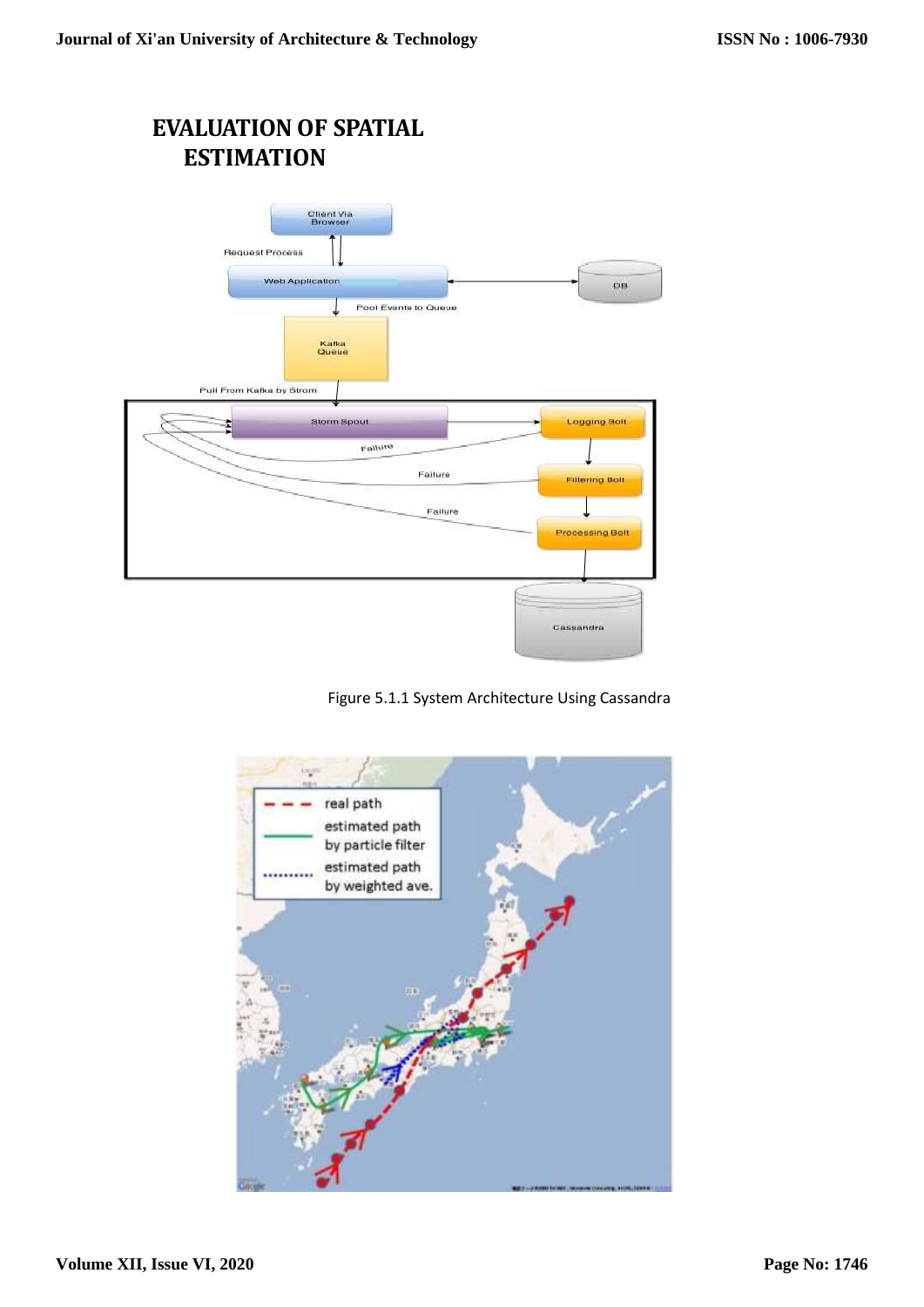It takes 6:4 s for calculation by sampled particle filter with Ns  $\frac{1}{4}$  300; it takes 120 s for calculation using the weighted particle filter and perform computations 20 times faster than before with only a slight drop in performance. Results show that if the center of the cyclone is in a weather area, it is more difficult to locate it precisely from messages. Similarly, it becomes more difficult to produce well Estimations in less-populated areas. That result is reasonable: all other things being equal, the greater the number of sensors, the more precise the estimation will be. For a cyclone, the center is one location. However, for a typhoon, the center moves, producing a trajectory. The relative performance of everal methods is presented. The particle filter Works well and outputs a trajectory path resembling the actual path of the typhoon.

## **EVENT DETECTION SYSTEMS**

Cyclone detection[1] systems are developed using a methodology of event detection system and explain the features.

### **CYCLONE REPORTING SYSTEM**

Cyclone-reporting system can be developed using the event detection algorithm. Cyclone information is much more valuable if it is received in real time. It goes without saying that, for such a warning, earlier is better. Vast amounts of work have been done on intermediate term cyclone prediction in the Daisy Lab. Various attempts have also been undertaken to produce shortterm forecasts to realize a cyclone warning system by observing electromagnetic emissions from groundbased sensors and satellites. In India, the government has allocated a considerable amount of its budget to mitigating cyclone damage. In fact, a cyclone early warning service has been operated. It provides advance announcements of the estimated seismic intensities and expected arrival times.

### **REPORT PREDICTION**

The proposed system, has been operated a system screenshot is depicted. Users can see the detection of past cyclones they can register their e-mails to receive notices of future cyclone detection reports. It alerts users and urges them to prepare for the imminent cyclone. It is hoped that a user receives the e-mail before the cyclone actually affects that area and evaluate various conditions under which alarms might be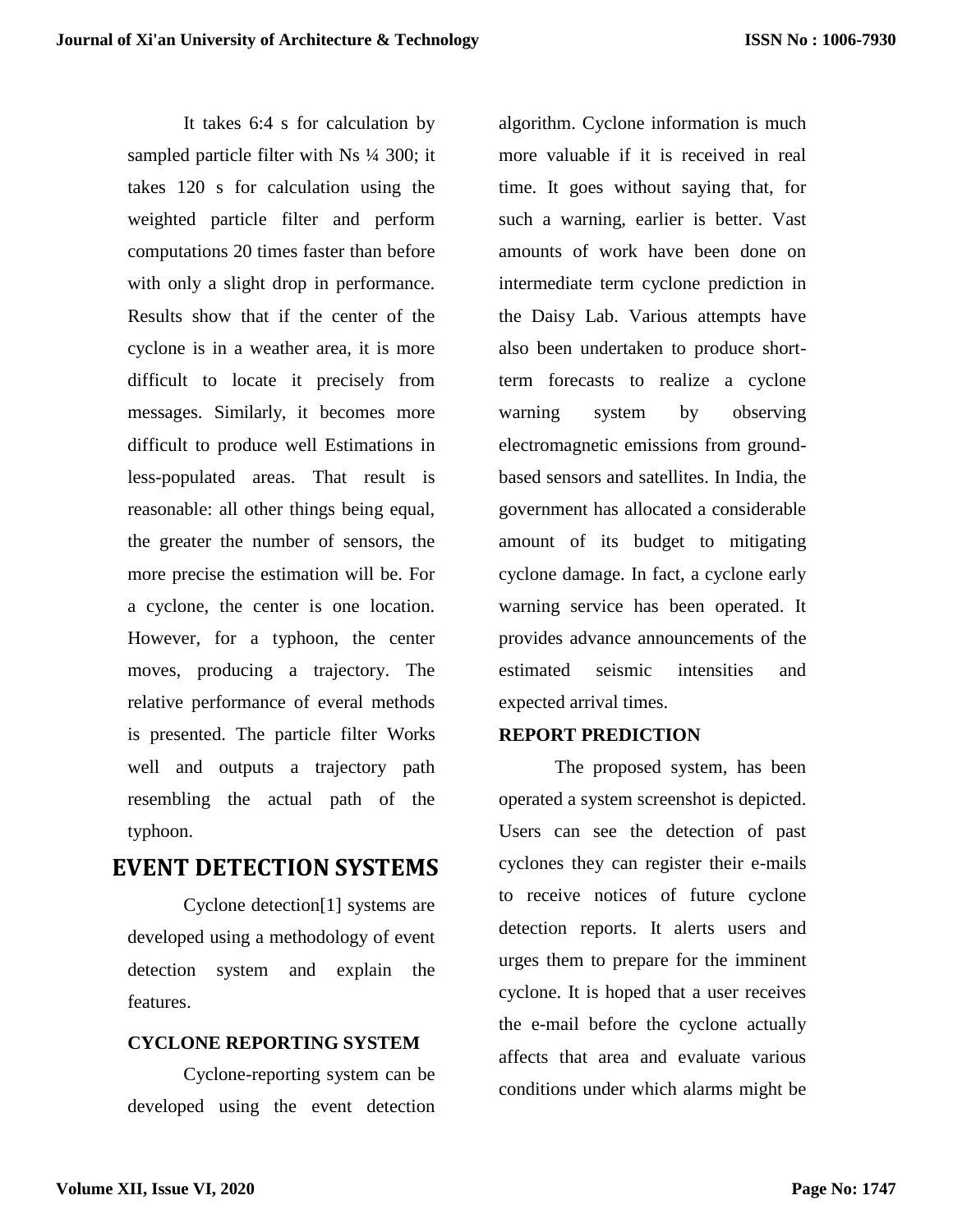sent to choose better parameters for proposed system. I set alarm conditions as N message a positive message comes in 10 minute and evaluate those methods by Precision ¼ N cyclone Nalarms and Recall ¼ N cyclone All cyclone (N cyclone: Number of cyclone detected correctly, Nalarms: number of alarms, All cyclone: number of all cyclone that occurred) can be detected 93 percent of cyclones that re stronger than daisy lab. The precision is very low, which means the system produces many false-positive alarms in such cases ready investigated the reasons underlying errors of system. These errors are divided into errors of two types. The first type is the case of detecting one cyclone several times and designates such errors as "multiple detection." The second type includes cases other than "multiple detection. I designate this type as "incorrect detection." If people receive several alarms in short time span, they can understand that those alarm come from the same cyclone.

### **CONCLUSION**

Online Social Network is a social network platform that consists of billions of users all over the world where people collaborate and Share information

related to real world events. These large scales message data processing are done by placing those message events in a distributed system. Message in the message queue is done by Apache Kafka which is a distributed publish- subscribe messaging system. These frameworks will parallelize our computations over a cluster of machines.

#### **FUTURE ENHANCEMENT**

The future work is to show the claimed, assumption, while strong, is quite logical considering the information collective in the Online Social Network . Collecting these large data will impact processing to overcome it we can use Hadoop map-reduce concept for Big Data Processing via clustering. Developing a distributed framework will extremely high for reducing the cost in near future cloud computing can be used for low data consumption as well as high performance. Clustering the server also increase the number of working machines as a backup. A stable architecture will place it.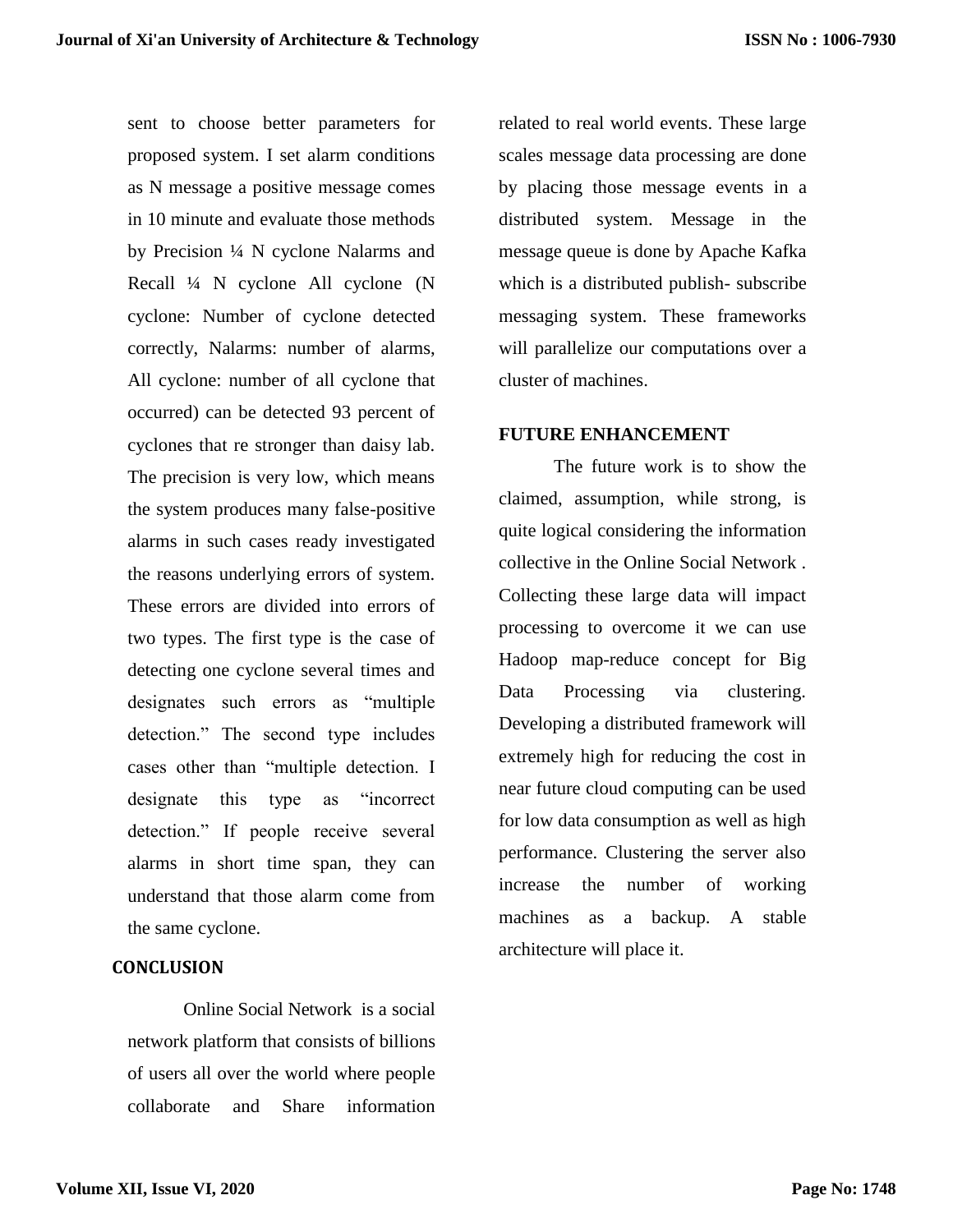### **REFERENCES**

[1]. Takeshi Sakaki, Makoto Okazaki, and Yutaka Matsuo(2013) "Message Analysis for Real-

Time Event Detection and Earthquake Reporting System Development",IEEE

[2]. K Sundharivel, Udaya Suriya Rajkumar(2014) "Real Time Natural Disasters of Data Analaysis Using Message".

[3]. R. Anitha, S. Selvakumar, V. Anusha Sowbarnika, and N. Varatharajan(2014) "Real-Time Event Detection and Earthquake".

[4]. Bala Kumari P1, Bercelin Rose Mary W2 and Devi Mareeswari(2014) Filtering Noisy Contents in Online Social Network by using Rule Based Filtering System.

[5]. Ch. Pavan Kumar, B. Raghu Ram, and B. Hanmanthu(2013) "A Machine Learning Approach to Riddle Abused Scraps from OSN User Space".

[6]. Sandhya Rani Vemparala, Sayeed Yasin(2012): "Preventing Attacks in Multi-path Wireless Routing Protocols".

[7]. Dharnasi Rama Devi, Ms. Naga Aswani Puduru(2014) "A Probabilistic Model of Real Time Event Detection and Reporting".

[8]. G.L. Danah Boyd and S. Golder,

"Message, Message, Remessage:Conversational Aspects of Remessageing on Online Social Network ," Proc. 43rd Hawaii Int"l Conf. System Sciences (HICSS-43), 2010. [9]. Takeshi Sakaki, Makoto Okazaki, and Yutaka Matsuo, "MessageAnalysis for Real-Time EventDetection and EarthquakeReportingSystem

Development".

[10]. Vanithasri, K. and Tamilmani.G "Natural Disaster Recommendation Speedy Emergency Alert system using Online Social Network for social networks" [2012].

[11]. S. Anand, and K. Narayana(2013). "Real-time Interaction of Events Detection Earthquakes".

[12]. Wenwen Dou, Xiaoyu Wang, William Ribarsky,Michelle Zhou "Event Detection in Social Media Data".

[13]. Amol jadhao, SweetyKumari, Firdos Khan, Shekh Sultan, Ruchita Khandge.(2015). "Real-Time Detection of Traff ic From Online Social Network Stream Analysis".

[14]. Thi Zin, Member, IAENG, Pyke Tin, Hiromitsu Hama and Takashi Toriu(2013). "Knowledge based Social Network Applications to Disaster Event Analysis".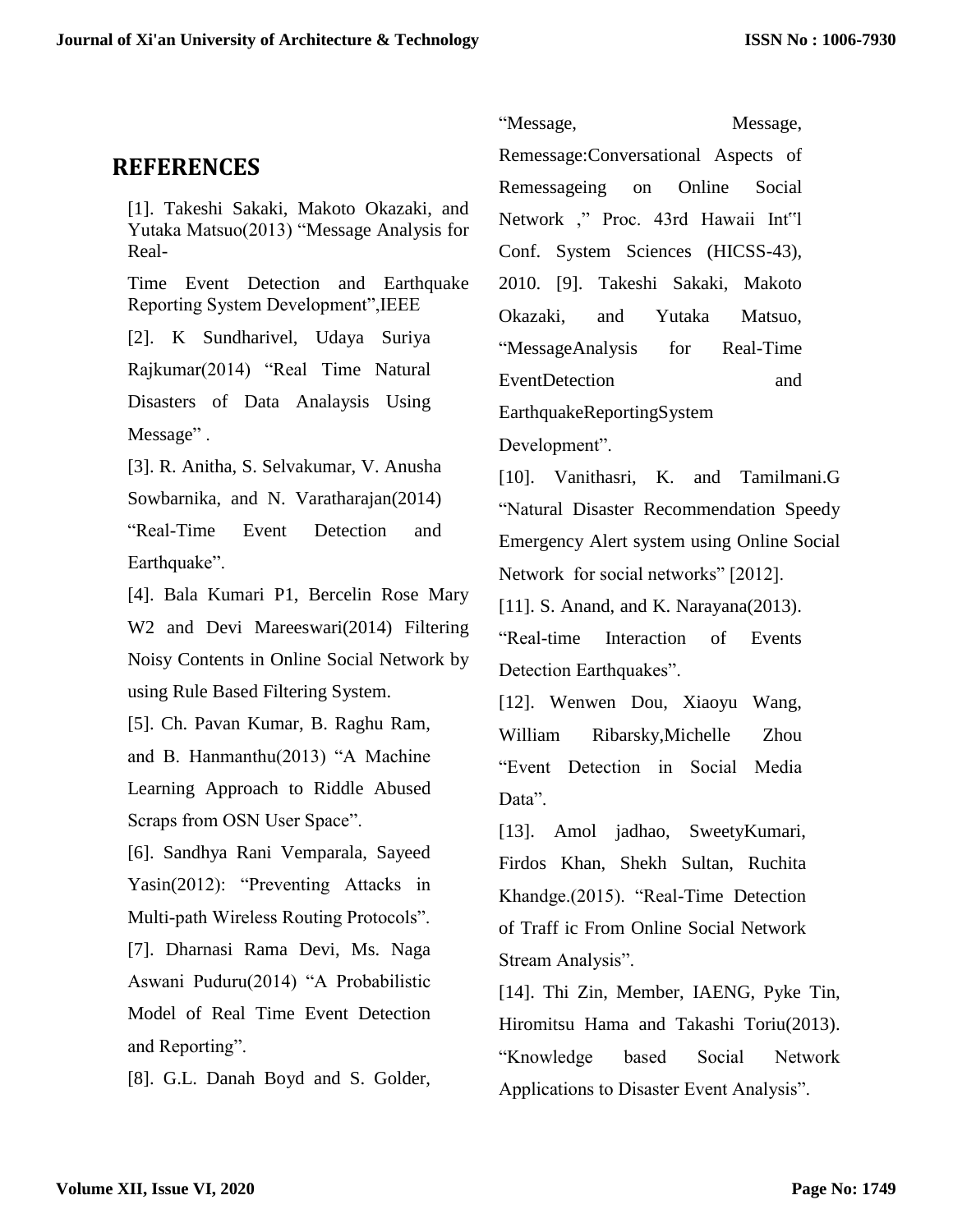[15]. Naveed Ahmad, (2010). "Flood Prediction and Disaster Risk Analysis using GIS based Wireless Sensor Networks".

[16]. Sandeep Panem, Manish Gupta and Vasudeva Varma. "Entity Tracking in Real-Time using Sub-Topic Detection on Online Social Network ".

[17]. Mark Cameron, Bella Robinson, and Robert Power(2012). "Using Social Media to Enhance Emergency Situation Awareness Jie Yin, CSIRO ICT Centre Andrew Lampert, Palantir Technologies".

[18]. Mita K. Dalal and Mukesh A. Zaveri(2014). "Opinion Mining from Online User Reviews Using Fuzzy Linguistic Hedges".

[19]. M. Okazaki, and Y. Matsuo(2010). "Earthquake Shakes Online Social Network Users:Real-time Event Detection by Social Sensors".

[20]. Tumasjan, A., Sprenger, T. O., Sandner, P. G., & Welpe, I. M. (2010). Predicting elections with Online Social Network : What 140 characters reveal about political sentiment. Proceedings of the Fourth International AAAI Conference on Weblogs and Social Media, Washington DC. [21]. G.L. Danah Boyd and S. Golder, (2010)"Message, Message, Remessage:

Conversational Aspects of Remessageing on Online Social Network ," Proc. 43rd Hawaii Int"l Conf. System Sciences (HICSS- 43).

[22]. B. Huberman, D. Romero, and F. Wu,(2008) "Social Networks that Matter: Online Social Network Under the Microscope," ArXiv E-[Prints,](http://arxiv.org/abs/0812.1045)  [http://arxiv.org/abs/0812.1045.](http://arxiv.org/abs/0812.1045)

[23]. A. Java, X. Song, T. Finin, and B. Tseng, "Why We Online Social Network : Understanding Microblogging Usage and Communities," Proc. Ninth WebKDD and First SNA-KDD Workshop Web Mining and Social Network Analysis (WebKDD/SNA-KDD "07)

[24]. Joachims, Baroper str. Dortmund "Text Categorization with Support Vector Machines: Learning with Many Relevant Features"Thorsten University at DortmundInformatik LS8,

Germany

[25]. Kerstin Borau, Carsten Ullrich, Jinjin Feng, and Ruimin Shen "Microblogging for language learning :Using Online Social Network to train communicative and cultural competence" Distance Education College of Shanghai Jiao Tong University.